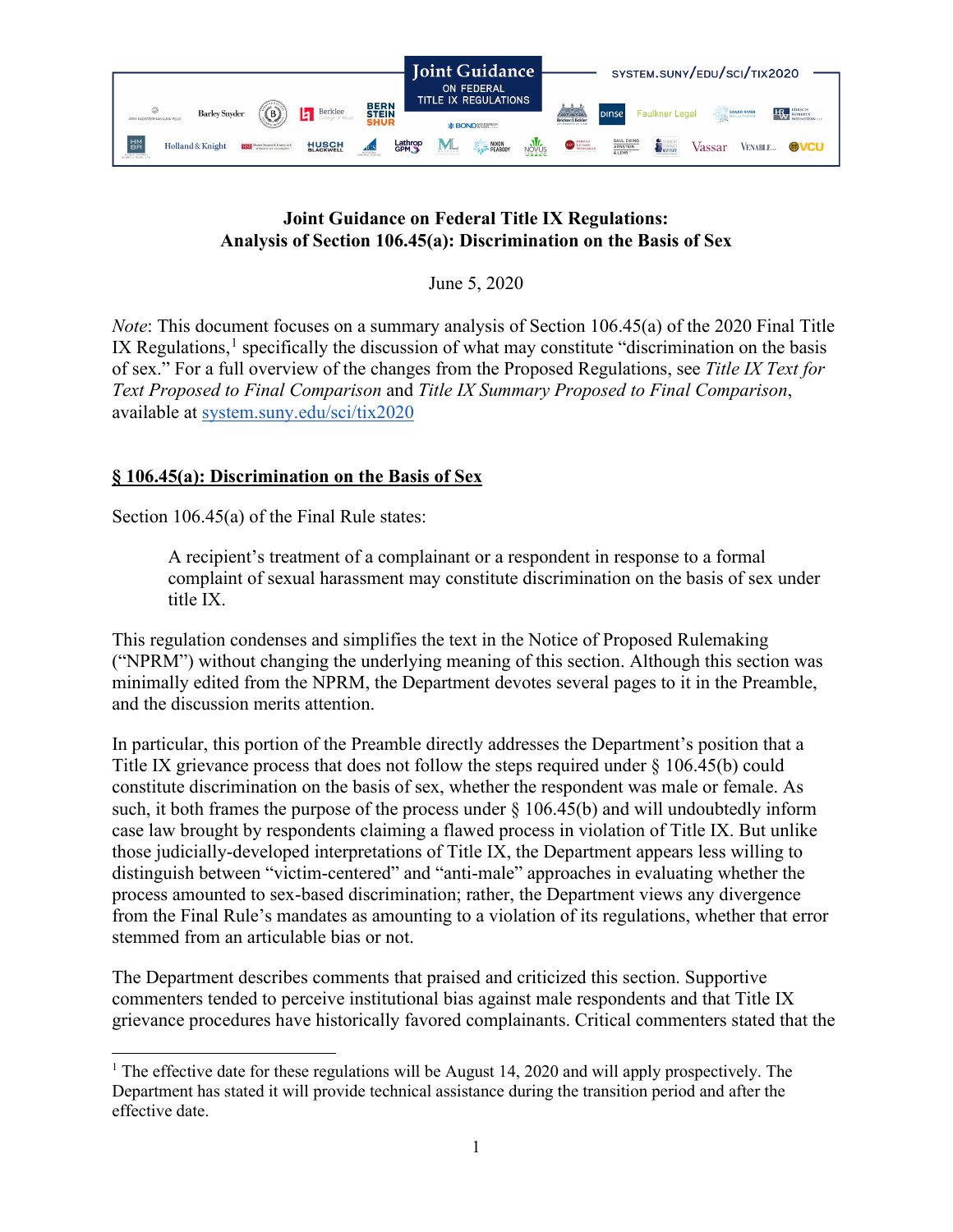NPRM improperly categorized the experience of a respondent subject to a potentially unfair grievance process as a form of sex discrimination covered under Title IX, and improperly conflated the impact on a respondent of a potentially unfair grievance process with the impact on a complainant of sexual harassment and sexual violence.

In response to these comments, the Department advises recipients "against sex discriminatory practices during the grievance process and to avoid different treatment favoring or disfavoring any party on the basis of sex." It states that a violation of § 106.45 "need not, and might not necessarily, constitute sex discrimination, whether the violation disfavored a complainant or respondent." 85 Fed. Reg. 30238 (May 19, 2020). But this distinction highlights the ambiguity within the Department's approach: it is unclear how a Title IX violation could be found if there was no sex discrimination.

While the Supreme Court acknowledged in *Gebser v. Lago Indep. Sch. Dist.* (1997) that the Department can "promulgate and enforce requirements that effectuate [Title IX's] nondiscrimination mandate," 524 U.S. at 292 (85 Fed. Reg. at 30241), neither the Preamble nor the Final Rule explain how the provisions protecting respondents foster its "non-discrimination" mandate regarding sex-based discrimination against this category of individuals. Indeed, while the Preamble highlights that the provision uses the term "may" *Id.* at 30239, neither the Preamble nor the Regulations appears to ground any of the specific grievance process requirements protecting respondents in the prohibition against sex discrimination. Put another way, the Department's explanation does not wholly articulate how those protections contribute to protections against sexual harassment, or relate to possible different treatment of respondents on the basis of sex (rather than, say, simply their status as respondents); e.g., as to how the requirements relate to or prevent "sex-based biases, stereotypes, and generalizations." *Id.* at 30240.

It is true that the Preamble states that this section "does not assume that any unfair treatment constitutes sex discrimination. It cautions recipients that treatment of any party could constitute sex discrimination." But the only examples it gives of possible sex discrimination involve disparate treatment of male and female complainants, or of male and female respondents – but not as between complainants and respondents. Indeed, the Department expressly declines to "further describe how and when a recipient's treatment of a complainant or respondent might constitute sex discrimination." *Id.* at 30241.

While the Preamble asserts that it is not creating a new protected class of respondents, that seems to be exactly what it is doing*. Id*. at 30240. Indeed, the Preamble seems to admit as much when it says that a respondent could file a complaint and OCR could require corrective action for a recipient's failure to comply with § 106.45 "…regardless of whether the violation of § 106.45 … otherwise constituted sex discrimination (as to a respondent). *Id.* A violation of § 106.45 need not, and might not necessarily, constitute sex discrimination, whether the violation disfavored a complainant or a respondent."

Notably, the Department recognizes that its interpretation of Title IX may not neatly align with judicial precedent. The Preamble does acknowledge court cases holding that unfair treatment of a respondent does not equate to sex discrimination unless the respondent can show that the unfair